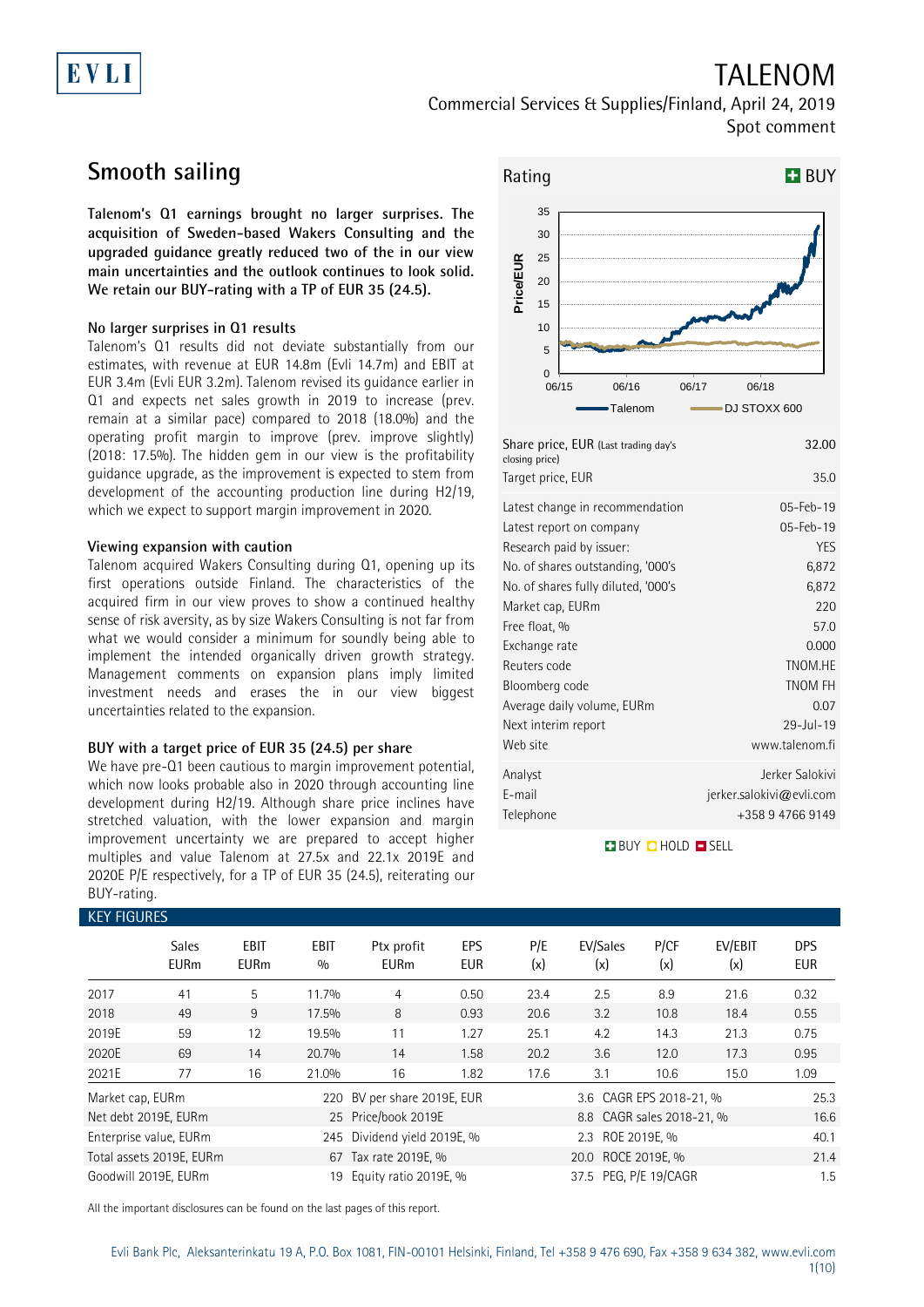| VALUATION RESULTS        | <b>BASE CASE DETAILS</b>    | <b>VALUATION ASSUMPTIONS</b> | ASSUMPTIONS FOR WACC           |      |
|--------------------------|-----------------------------|------------------------------|--------------------------------|------|
| Current share price      | 32.00 PV of Free Cash Flow  | 68 Long-term growth, %       | 2.3 Risk-free interest rate, % | 2.25 |
| DCF share value          | 27.65 PV of Horizon value   | 152 WACC, %                  | 7.4 Market risk premium, %     | 5.8  |
| Share price potential, % | -13.6 Unconsolidated equity | 0 Spread, %                  | 0.5 Debt risk premium, %       | 3.3  |
| Maximum value            | 31.4 Marketable securities  | 6 Minimum WACC, %            | 6.9 Equity beta coefficient    | 0.80 |
| Minimum value            | 24.5 Debt - dividend        | -35 Maximum WACC, %          | 7.9 Target debt ratio, %       | 25   |
| Horizon value, %         | 69.1 Value of stock         | 190 Nr of shares, Mn         | 6.9 Effective tax rate, %      | 20   |

| DCF valuation, EURm         | 2018     | 2019E        | 2020E    | 2021E    | 2022E        | 2023E    | 2024E    | 2025E          | 2026E        | 2027E    | 2028E    | Horizon |
|-----------------------------|----------|--------------|----------|----------|--------------|----------|----------|----------------|--------------|----------|----------|---------|
| Net sales                   | 49       | 59           | 69       | 77       | 85           | 91       | 97       | 101            | 107          | 112      | 114      | 117     |
| Sales growth, %             | 18.0     | 20.9         | 16.0     | 13.0     | 10.0         | 7.0      | 6.0      | 5.0            | 5.0          | 5.0      | 2.3      | 2.3     |
| Operating income (EBIT)     | 9        | 12           | 14       | 16       | 18           | 17       | 18       | 18             | 19           | 20       | 21       | 21      |
| EBIT margin, %              | 17.5     | 19.5         | 20.7     | 21.0     | 21.0         | 19.0     | 19.0     | 18.0           | 18.0         | 18.0     | 18.0     | 18.0    |
| + Depreciation+amort.       | 5        | 7            | 8        | 9        | 9            | 10       | 11       | 12             | 12           | 13       | 13       |         |
| - Income taxes              | $-1$     | $-2$         | $-3$     | $-3$     | $-4$         | $-3$     | $-4$     | $-4$           | $-4$         | $-4$     | $-4$     |         |
| - Change in NWC             | $-1$     | $-1$         | $-1$     | $-1$     | $-1$         | $-1$     | $-1$     | $-1$           | $-1$         | $-1$     | $\Omega$ |         |
| NWC / Sales, %              | $-4.6$   | $-1.9$       | $-0.1$   | 1.2      | 2.1          | 2.7      | 3.2      | 3.6            | 3.9          | 4.3      | 4.4      |         |
| + Change in other liabs     | $\Omega$ | 0            | $\Omega$ | $\Omega$ | $\Omega$     | $\Omega$ | $\Omega$ | $\Omega$       | $\Omega$     | $\Omega$ | $\Omega$ |         |
| - Capital Expenditure       | $-18$    | $-12$        | $-12$    | $-13$    | $-13$        | $-13$    | $-13$    | $-14$          | $-14$        | $-15$    | $-15$    | $-15$   |
| Investments / Sales, %      | 36.2     | 20.5         | 17.7     | 16.3     | 14.9         | 14.1     | 13.8     | 13.5           | 13.5         | 13.5     | 12.7     | 12.7    |
| - Other items               | 0        | $\mathbf{0}$ | 0        | 0        | $\mathbf{0}$ | $\Omega$ | 0        | 0              | $\mathbf{0}$ | 0        | 0        |         |
| $=$ Unlevered Free CF (FCF) | $-6$     | 3            | 6        | 8        | 10           | 11       | 12       | 12             | 13           | 13       | 15       | 302     |
| $=$ Discounted FCF (DFCF)   |          | 3            | 5        |          | 8            | 8        | 8        | $\overline{7}$ |              |          | 8        | 152     |
|                             |          |              |          |          |              |          |          |                |              |          |          |         |
| $=$ DFCF min WACC           |          | 3            | 6        | 7        | 8            | 8        | 8        | 8              | 8            | 7        | 8        | 176     |
| $=$ DFCF max WACC           |          | 3            | 5        |          | 8            |          | 8        | $\overline{ }$ |              |          |          | 132     |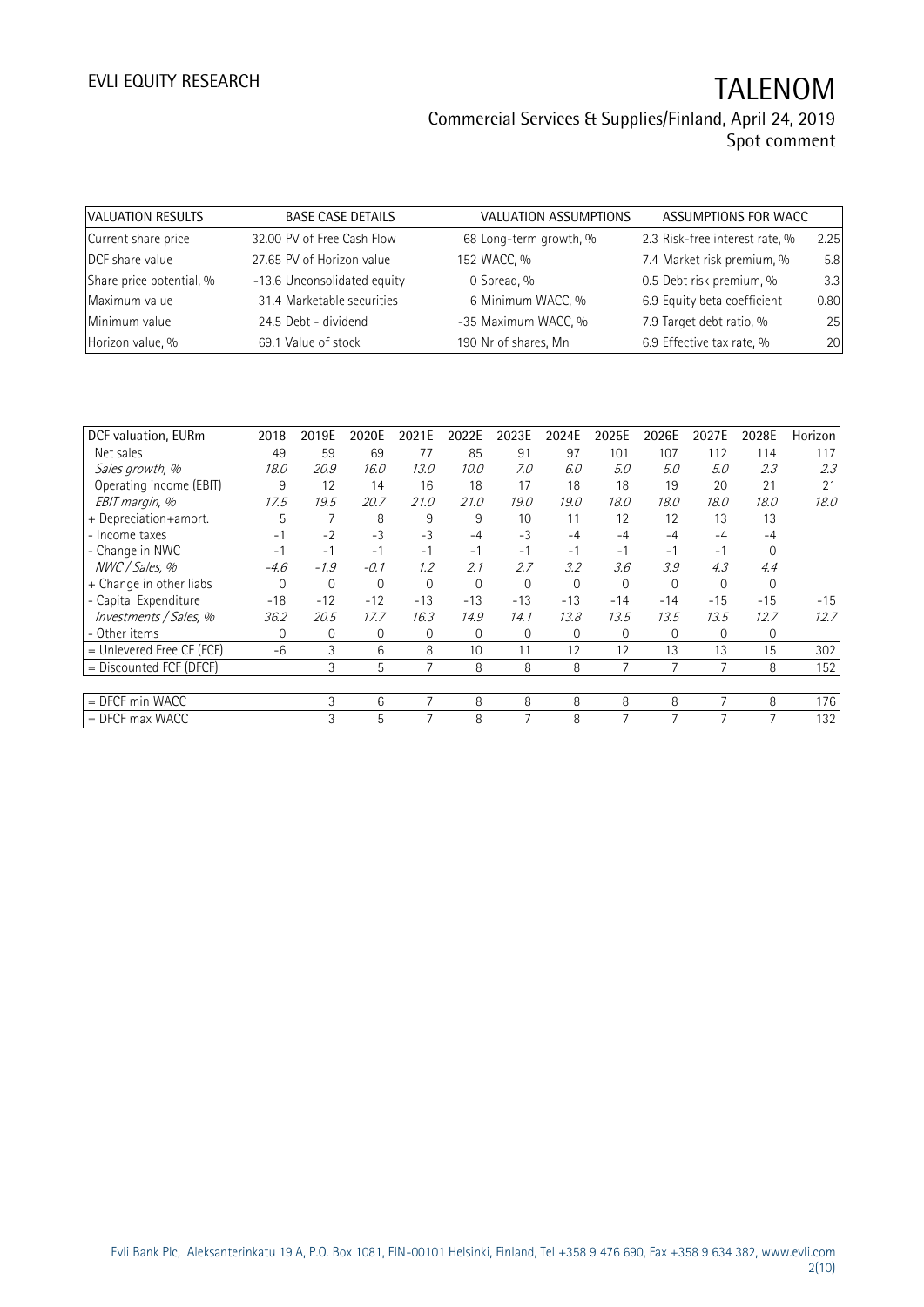| <b>INTERIM FIGURES</b>               |                |                |                |                |      |          |                |                |                |       |       |       |
|--------------------------------------|----------------|----------------|----------------|----------------|------|----------|----------------|----------------|----------------|-------|-------|-------|
| EVLI ESTIMATES, EURm                 | 201801         | 201802         | 201803         | 201804         | 2018 | 201901   | 2019Q2E        | 2019Q3E        | 2019Q4E        | 2019E | 2020E | 2021E |
| Net sales                            | 13             | 13             | 11             | 12             | 49   | 15       | 14             | 14             | 16             | 59    | 69    | 77    |
| EBITDA                               | $\overline{4}$ | $\overline{4}$ | 3              | 3              | 14   | 5        | 5              | $\overline{4}$ | 5              | 19    | 22    | 25    |
| EBITDA margin (%)                    | 29.3           | 30.8           | 27.4           | 24.4           | 28.0 | 34.8     | 34.0           | 29.7           | 29.2           | 31.9  | 32.4  | 32.3  |
| EBIT                                 | 3              | 3              | $\overline{2}$ | $\overline{1}$ | 9    | 3        | 3              | $\overline{2}$ | 3              | 12    | 14    | 16    |
| EBIT margin (%)                      | 20.7           | 20.6           | 16.6           | 11.8           | 17.5 | 23.3     | 22.2           | 17.4           | 15.5           | 19.5  | 20.7  | 21.0  |
| Net financial items                  | $\Omega$       | $\mathbf 0$    | 0              | $\mathbf{0}$   | $-1$ | $\Omega$ | 0              | 0              | $\Omega$       | $-1$  | $-1$  | $-1$  |
| Pre-tax profit                       | $\overline{2}$ | $\overline{2}$ | $\overline{2}$ |                | 8    | 3        | 3              | $\overline{2}$ |                | 11    | 14    | 16    |
| Tax                                  | $\Omega$       | $-1$           | $\Omega$       | 0              | $-2$ | - 1      | $-1$           | 0              | $\Omega$       | $-2$  | $-3$  | $-3$  |
| Tax rate (%)                         | 19.9           | 20.6           | 19.3           | 20.8           | 20.1 | 20.0     | 20.0           | 20.0           | 20.0           | 20.0  | 20.0  | 20.0  |
| Net profit                           | $\overline{2}$ | $\overline{2}$ |                | $\mathbf{1}$   | 6    | 3        | $\overline{2}$ | $\overline{2}$ | $\overline{2}$ | 9     | 11    | 13    |
| EPS                                  | 0.29           | 0.29           | 0.21           | 0.15           | 0.93 | 0.38     | 0.36           | 0.26           | 0.27           | 1.27  | 1.58  | 1.82  |
| EPS adjusted (diluted no. of shares) | 0.29           | 0.29           | 0.21           | 0.15           | 0.93 | 0.38     | 0.36           | 0.26           | 0.27           | 1.27  | 1.58  | 1.82  |
| Dividend per share                   | 0.00           | 0.00           | 0.00           | 0.00           | 0.55 | 0.00     | 0.00           | 0.00           | 0.00           | 0.75  | 0.95  | 1.09  |
| SALES, EURm                          |                |                |                |                |      |          |                |                |                |       |       |       |
| Talenom                              | 13             | 13             | 11             | 12             | 49   | 15       | 14             | 14             | 16             | 59    | 69    | 77    |
| Total                                | 13             | 13             | 11             | 12             | 49   | 15       | 14             | 14             | 16             | 59    | 69    | 77    |
| SALES GROWTH, Y/Y %                  |                |                |                |                |      |          |                |                |                |       |       |       |
| Talenom                              | 18.1           | 17.9           | 19.8           | 16.3           | 18.0 | 16.1     | 14.8           | 23.8           | 29.3           | 20.9  | 16.0  | 13.0  |
| <b>Total</b>                         | 18.1           | 17.9           | 19.8           | 16.3           | 18.0 | 16.1     | 14.8           | 23.8           | 29.3           | 20.9  | 16.0  | 13.0  |
| EBIT, EURm                           |                |                |                |                |      |          |                |                |                |       |       |       |
| Talenom                              | 3              | 3              | $\overline{2}$ | $\mathbf{1}$   | 9    | 3        | 3              | $\overline{2}$ | 3              | 12    | 14    | 16    |
| Total                                | 3              | 3              | $\overline{2}$ | $\mathbf{1}$   | 9    | 3        | 3              | $\overline{2}$ | 3              | 12    | 14    | 16    |
| EBIT margin, %                       |                |                |                |                |      |          |                |                |                |       |       |       |
| Talenom                              | 20.7           | 20.6           | 16.6           | 11.8           | 17.5 | 23.3     | 22.2           | 17.4           | 15.5           | 19.5  | 20.7  | 21.0  |
| Total                                | 20.7           | 20.6           | 16.6           | 11.8           | 17.5 | 23.3     | 22.2           | 17.4           | 15.5           | 19.5  | 20.7  | 21.0  |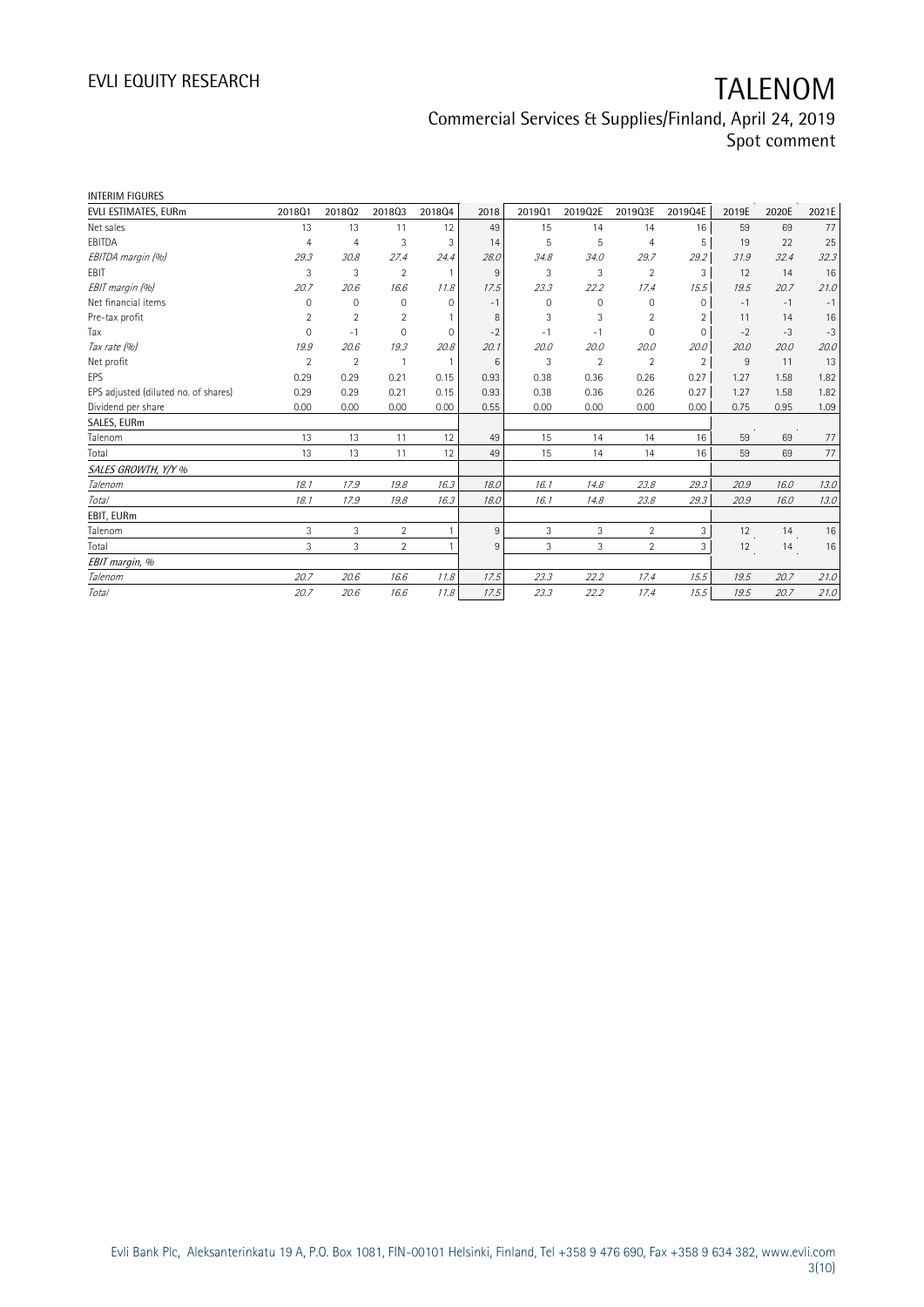| <b>INCOME STATEMENT, EURm</b>            | 2014                | 2015           | 2016                    | 2017                | 2018           | 2019E               | 2020E            | 2021E               |
|------------------------------------------|---------------------|----------------|-------------------------|---------------------|----------------|---------------------|------------------|---------------------|
| Sales                                    | 30                  | 33             | 37                      | 41                  | 49             | 59                  | 69               | 77                  |
| Sales growth (%)                         | 14.0                | 11.6           | 12.0                    | 12.1                | 18.0           | 20.9                | 16.0             | 13.0                |
| Costs                                    | $-23$               | $-30$          | $-30$                   | $-32$               | $-35$          | $-40$               | $-46$            | $-52$               |
| Reported EBITDA                          | $\,6$               | 3              | $\overline{7}$          | 10                  | 14             | 19                  | 22               | 25                  |
| Extraordinary items in EBITDA            | $\mathbf 0$         | $\mathbf 0$    | $\mathbf 0$             | $\mathbf 0$         | $\mathbf 0$    | $\mathbf 0$         | $\mathbf 0$      | $\mathbf 0$         |
| EBITDA margin (%)                        | 21.3                | 9.6            | 18.5                    | 23.0                | 28.0           | 31.9                | 32.4             | 32.3                |
| Depreciation                             | $-3$                | $-2$           | $-3$                    | $-5$                | $-5$           | $-7$                | -8               | $-9$                |
| EBITA                                    | 3                   | $\mathbf{1}$   | 4                       | 5                   | 9              | 12                  | 14               | 16                  |
| Goodwill amortization / writedown        | $-2$                | $\mathbf 0$    | $\mathbf 0$             | 0                   | $\mathbf 0$    | $\mathsf{O}\xspace$ | $\mathbb O$      | $\mathbf 0$         |
| Reported EBIT                            | $\overline{2}$      | $\overline{1}$ | 4                       | 5                   | 9              | 12                  | 14               | 16                  |
| EBIT margin (%)                          | 5.2                 | 3.7            | 11.3                    | 11.7                | 17.5           | 19.5                | 20.7             | 21.0                |
| Net financials                           | $-1$                | $-1$           | $-1$                    | $-1$                | $-1$           | $-1$                | $-1$             | $-1$                |
| Pre-tax profit                           | $\mathbf 0$         | $\mathbf 0$    | 4                       | $\overline{4}$      | 8              | 11                  | 14               | 16                  |
| Extraordinary items                      | 0                   | $\mathbf 0$    | $\mathbf 0$             | $\mathbf 0$         | $\mathbf 0$    | $\mathsf{O}\xspace$ | $\mathbb O$      | $\mathbf 0$         |
| Taxes                                    | $\mathsf{O}\xspace$ | $\mathbf 0$    | $-1$                    | $-1$                | $-2$           | $-2$                | $-3$             | $-3$                |
| Minority shares                          | $\mathsf{O}\xspace$ | $\mathbf 0$    | $\mathbf 0$             | $\mathbf 0$         | $\mathbf 0$    | $\mathbb O$         | $\mathbf 0$      | $\mathbf 0$         |
| Net profit                               | 0                   | $\mathbf 0$    | 3                       | 3                   | 6              | 9                   | 11               | 13                  |
| <b>BALANCE SHEET, EURm</b>               |                     |                |                         |                     |                |                     |                  |                     |
| Assets                                   |                     |                |                         |                     |                |                     |                  |                     |
| Fixed assets                             | 10                  | 11             | 14                      | 17                  | 30             | 34                  | 38               | 42                  |
| % of sales                               | 33                  | 34             | 38                      | 41                  | 60             | 58                  | 56               | 54                  |
| Goodwill                                 | 19                  | 18             | 18                      | 18                  | 18             | 19                  | 19               | 19                  |
| % of sales                               | 63                  | 56             | 50                      | 44                  | 38             | 32                  | 27               | 24                  |
| Inventory                                | $\mathsf{O}\xspace$ | $\mathbf 0$    | $\mathbf 0$             | $\mathbf 0$         | $\mathbf 0$    | $\mathsf{O}\xspace$ | $\mathbf 0$      | $\mathbf 0$         |
| % of sales                               | 0                   | 0              | 0                       | 0                   | 0              | 0                   | 0                | 0                   |
| Receivables                              | 4                   | $\overline{4}$ | 5                       | 5                   | 5              | $\overline{7}$      | 8                | $9\,$               |
| % of sales                               | 15                  | 13             | 13                      | 13                  | 11             | 11                  | 11               | 11                  |
| Liquid funds                             | $\overline{2}$      | 5              | 4                       | 5                   | 6              | $\overline{7}$      | 8                | 9                   |
| % of sales                               | 5                   | 16             | 12                      | 12                  | 12             | 12                  | 12               | 12                  |
| Total assets<br>Liabilities              | 34                  | 40             | 42                      | 46                  | 59             | 67                  | 73               | 79                  |
| Equity                                   | $\mathbf{1}$        | 9              | 12                      | 14                  | 19             | 25                  | 31               | 37                  |
| % of sales                               | $\mathfrak z$       | 28             | 32                      | 34                  | 38             | 42                  | 45               | 47                  |
| Deferred taxes                           | $\overline{0}$      | $\mathbf 0$    | $\mathsf{O}\xspace$     | 1                   | $\mathbf{1}$   | $\mathbf{1}$        | 1                | $\mathbf{1}$        |
| % of sales                               | 0                   | 0              | $\mathcal I$            | $\mathcal I$        | $\overline{2}$ | $\mathfrak z$       | $\mathcal{I}$    | $\mathcal I$        |
| Interest bearing debt                    | 26                  | 24             | 23                      | 23                  | 32             | 33                  | 33               | 33                  |
| % of sales                               | 86                  | 71             | 61                      | 54                  | 65             | 55                  | $48\,$           | 43                  |
| Non-interest bearing current liabilities | $\mathbf{1}$        | $\mathbf 0$    | $\mathsf{O}\xspace$     | $\mathbf 0$         | $\mathbf 0$    | $\mathbf 0$         | 0                | $\mathbf 0$         |
| % of sales                               | 5                   | 0              | 0                       | 0                   | 0              | 0                   | 0                | 0                   |
| Other interest free debt                 | 7                   | $\overline{7}$ | 8                       | 9                   | 8              | 8                   | 8                | 8                   |
| % of sales                               | 23                  | 21             | 21                      | 21                  | 17             | 14                  | 12               | 10                  |
| Total liabilities                        | 34                  | 40             | 42                      | 46                  | 59             | 67                  | 73               | 79                  |
| CASH FLOW, EURm                          |                     |                |                         |                     |                |                     |                  |                     |
| + EBITDA                                 | 6                   | $\mathfrak{Z}$ | $\overline{7}$          | 10                  | 14             | 19                  | 22               | 25                  |
| - Net financial items                    | $-1$                | $-1$           | $\mathord{\text{--}} 1$ | $^{\rm -1}$         | $-1$           | $-1$                | $^{\rm -1}$      | $-1$                |
| - Taxes                                  | $\mathsf{O}\xspace$ | $-1$           | $\mathsf{O}\xspace$     | $\mathbf 0$         | $-1$           | $-2$                | $-3$             | $-3$                |
| - Increase in Net Working Capital        | 0                   | $\mathbf 0$    | 0                       | $\mathbf{1}$        | $-1$           | $-1$                | $-1$             | $-1$                |
| $+/-$ Other                              | $\overline{2}$      | $\mathbf{1}$   | $\mathbf{1}$            | $\mathbf{1}$        | $\overline{1}$ | $\mathbb O$         | $\mathbf 0$      | $\mathbf 0$         |
| = Cash flow from operations              | $\overline{7}$      | $\sqrt{3}$     | $\overline{7}$          | 10                  | 12             | 15                  | 18               | 20                  |
| - Capex                                  | $-7$                | -3             | $-6$                    | $-7$                | $-18$          | $-12$               | $-12$            | $-13$               |
| - Acquisitions                           | $\mathsf{O}\xspace$ | $\mathbf 0$    | $\mathbf 0$             | $\mathsf{O}\xspace$ | $\mathbb O$    | $\mathbb O$         | $\mathbf 0$      | $\mathbf 0$         |
| + Divestments                            | $\mathsf{O}\xspace$ | $\mathbf 0$    | $\mathbf 0$             | $\mathsf{O}\xspace$ | $\mathbf 0$    | $\mathbb O$         | $\mathbf 0$      | $\mathbf 0$         |
| = Net cash flow                          | $-2$                | $-1$           | $\mathbf 0$             | 1                   | $-7$           | 3                   | 6                | 8                   |
| +/- Change in interest-bearing debt      | $\overline{2}$      | $-2$           | $-1$                    | $\mathsf{O}\xspace$ | $\,9$          | $\mathbf{1}$        | $\mathbf{1}$     | $\mathsf{O}\xspace$ |
| +/- New issues/buybacks                  | 0                   | 9              | $\mathbf 0$             | $\mathbf 0$         | $\overline{1}$ | $\mathbf{1}$        | $\mathbf 0$      | $\mathbf 0$         |
| - Paid dividend                          | $\mathsf{O}\xspace$ | $\mathbf 0$    | $\mathbf 0$             | $-1$                | $-2$           | $-4$                | $-5$             | $-7$                |
| +/- Change in loan receivables           | 0                   | $-1$           | $\mathbf 0$             | $\mathbf 0$         | $\mathbb O$    | $\mathsf{O}\xspace$ | $\boldsymbol{0}$ | $\mathsf{O}\xspace$ |
| Change in cash                           | $\mathbf{1}$        | $\mathsf S$    | $-2$                    | $\mathsf{O}\xspace$ | $\mathbf{1}$   | $\mathbf{1}$        | $\mathbf{1}$     | $\mathbf{1}$        |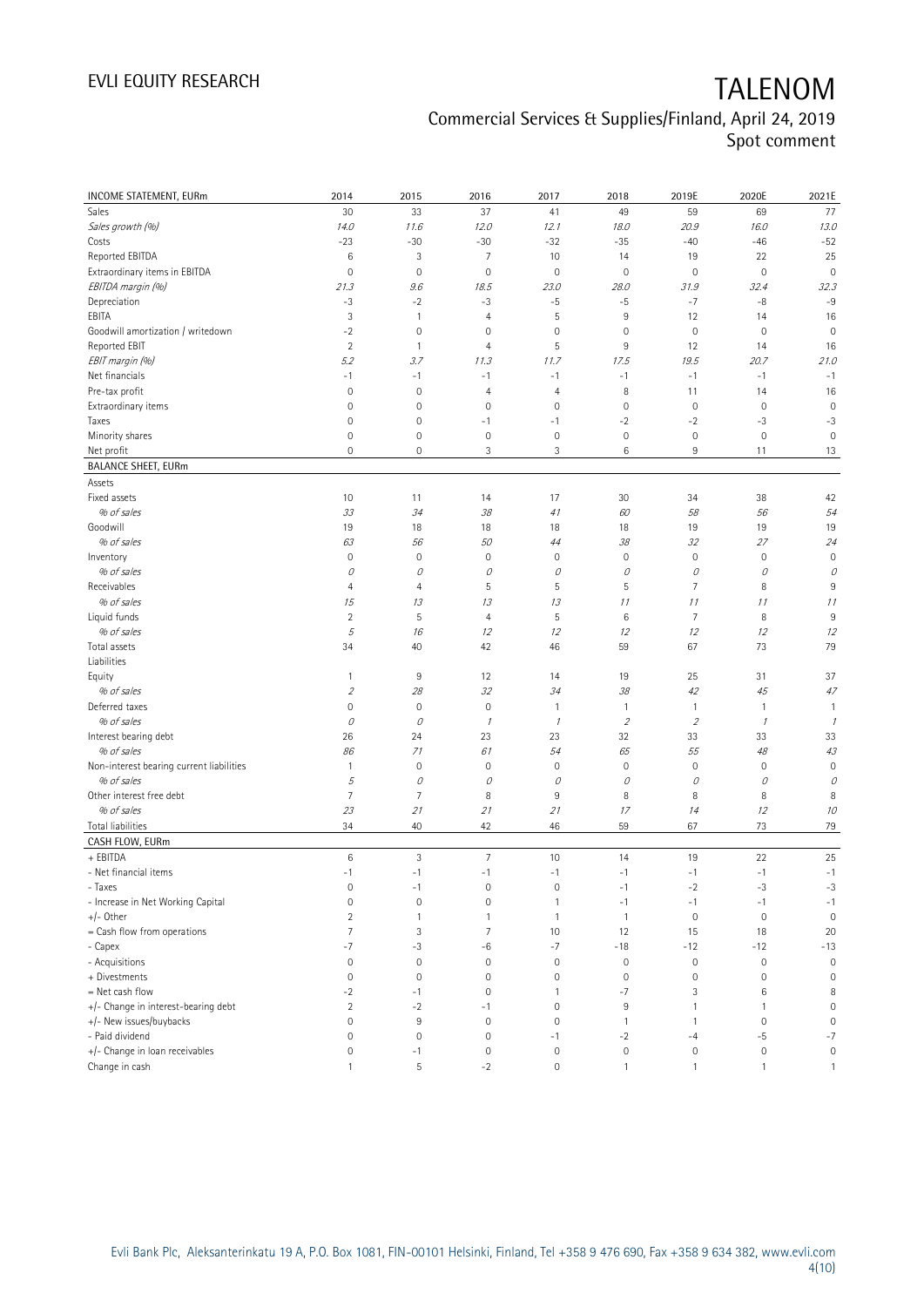| <b>KEY FIGURES</b>                  | 2015         | 2016           | 2017           | 2018   | 2019E  | 2020E  | 2021E  |
|-------------------------------------|--------------|----------------|----------------|--------|--------|--------|--------|
| M-cap                               | 32           | 49             | 87             | 131    | 220    | 220    | 220    |
| Net debt                            | 18           | 18             | 18             | 26     | 25     | 25     | 24     |
| Enterprise value                    | 50           | 67             | 105            | 157    | 245    | 245    | 244    |
| Sales                               | 33           | 37             | 41             | 49     | 59     | 69     | 77     |
| EBITDA                              | 3            | $\overline{7}$ | 10             | 14     | 19     | 22     | 25     |
| EBIT                                | $\mathbf{1}$ | $\overline{4}$ | 5              | 9      | 12     | 14     | 16     |
| Pre-tax                             | $\mathbf 0$  | $\overline{4}$ | $\overline{4}$ | 8      | 11     | 14     | 16     |
| Earnings                            | $\mathbf 0$  | 3              | 3              | 6      | $\,9$  | 11     | 13     |
| Book value                          | 9            | 12             | 14             | 19     | 25     | 31     | 37     |
| Valuation multiples                 |              |                |                |        |        |        |        |
| EV/sales                            | 1.5          | 1.8            | 2.5            | 3.2    | 4.2    | 3.6    | 3.1    |
| EV/EBITDA                           | 15.8         | 9.9            | 11.0           | 11.5   | 13.0   | 11.0   | 9.7    |
| EV/EBITA                            | 41.1         | 16.1           | 21.6           | 18.4   | 21.3   | 17.3   | 15.0   |
| EV/EBIT                             | 41.1         | 16.1           | 21.6           | 18.4   | 21.3   | 17.3   | 15.0   |
| EV/operating cash flow              | 17.7         | 9.8            | 10.7           | 12.9   | 15.9   | 13.4   | 11.7   |
| EV/cash earnings                    | 41.1         | 10.8           | 12.2           | 13.1   | 15.3   | 12.9   | 11.4   |
| P/E                                 | 400.0        | 16.9           | 23.4           | 20.6   | 25.1   | 20.2   | 17.6   |
| P/E excl. goodwill                  | 400.0        | 16.9           | 23.4           | 20.6   | 25.1   | 20.2   | 17.6   |
| P/B                                 | 3.4          | 4.2            | 6.2            | 7.0    | 8.8    | 7.2    | 6.0    |
| P/sales                             | 1.0          | 1.3            | 2.1            | 2.7    | 3.7    | 3.2    | 2.8    |
| P/CF                                | 11.3         | 7.2            | 8.9            | 10.8   | 14.3   | 12.0   | 10.6   |
| Target EV/EBIT                      | 0.0          | 0.0            | 0.0            | O.O    | 23.0   | 18.7   | 16.2   |
| Target P/E                          | 0.0          | 0.0            | 0.0            | 0.0    | 27.5   | 22.1   | 19.2   |
| Target P/B                          | O.O          | 0.0            | 0.0            | 0.0    | 9.6    | 7.8    | 6.6    |
| Per share measures                  |              |                |                |        |        |        |        |
| Number of shares                    | 6,084        | 6,807          | 6,812          | 6,872  | 6,872  | 6,872  | 6,872  |
| Number of shares (diluted)          | 6,084        | 6,807          | 6,812          | 6,872  | 6,872  | 6,872  | 6,872  |
| EPS                                 | 0.01         | 0.43           | 0.50           | 0.93   | 1.27   | 1.58   | 1.82   |
| EPS excl. goodwill                  | 0.01         | 0.43           | 0.55           | 0.93   | 1.27   | 1.58   | 1.82   |
| Cash EPS                            | 0.20         | 0.91           | 1.27           | 1.74   | 2.34   | 2.75   | 3.10   |
| Operating cash flow per share       | 0.46         | 1.00           | 1.44           | 1.77   | 2.24   | 2.67   | 3.03   |
| Capital employed per share          | 4.52         | 4.39           | 4.63           | 6.47   | 7.34   | 8.09   | 8.80   |
| Book value per share                | 1.54         | 1.72           | 2.05           | 2.72   | 3.64   | 4.47   | 5.34   |
| Book value excl. goodwill           | $-1.49$      | $-0.99$        | $-0.66$        | 0.04   | 0.92   | 1.75   | 2.62   |
| Dividend per share                  | 0.07         | 0.20           | 0.32           | 0.55   | 0.75   | 0.95   | 1.09   |
| Dividend payout ratio, %            | 532.3        | 46.9           | 63.9           | 59.4   | 58.9   | 60.0   | 60.0   |
| Dividend yield, %                   | 1.3          | 2.8            | 2.5            | 2.9    | 2.3    | 3.0    | 3.4    |
| Efficiency measures                 |              |                |                |        |        |        |        |
| ROE                                 | 1.6          | 27.5           | 26.6           | 39.0   | 40.1   | 39.0   | 37.1   |
| ROCE                                | 4.1          | 12.5           | 13.7           | 19.7   | 21.4   | 23.4   | 24.3   |
| Financial ratios                    |              |                |                |        |        |        |        |
| Capex/sales, %                      | 9.4          | 15.5           | 17.9           | 36.2   | 20.5   | 17.7   | 16.3   |
| Capex/depreciation excl. goodwill,% | 163.2        | 217.0          | 159.1          | 345.1  | 162.0  | 151.0  | 144.0  |
| Net debt/EBITDA, book-weighted      | 5.7          | 2.7            | 1.9            | 1.9    | 1.3    | 1.1    | 0.9    |
| Debt/equity, market-weighted        | 0.7          | 0.5            | 0.3            | 0.2    | 0.1    | 0.2    | 0.2    |
| Equity ratio, book-weighted         | 23.5         | 27.7           | 30.4           | 31.5   | 37.5   | 42.1   | 46.6   |
| Gearing                             | 1.93         | 1.55           | 1.26           | 1.38   | 1.02   | 0.81   | 0.65   |
| Number of employees, average        | 588          | 542            | 613            | 673    | 805    | 925    | 1,035  |
| Sales per employee, EUR             | 56,116       | 68,186         | 67,571         | 72,617 | 73,350 | 74,091 | 74,839 |
| EBIT per employee, EUR              | 2,075        | 7,707          | 7,896          | 12,697 | 14,329 | 15,337 | 15,716 |
|                                     |              |                |                |        |        |        |        |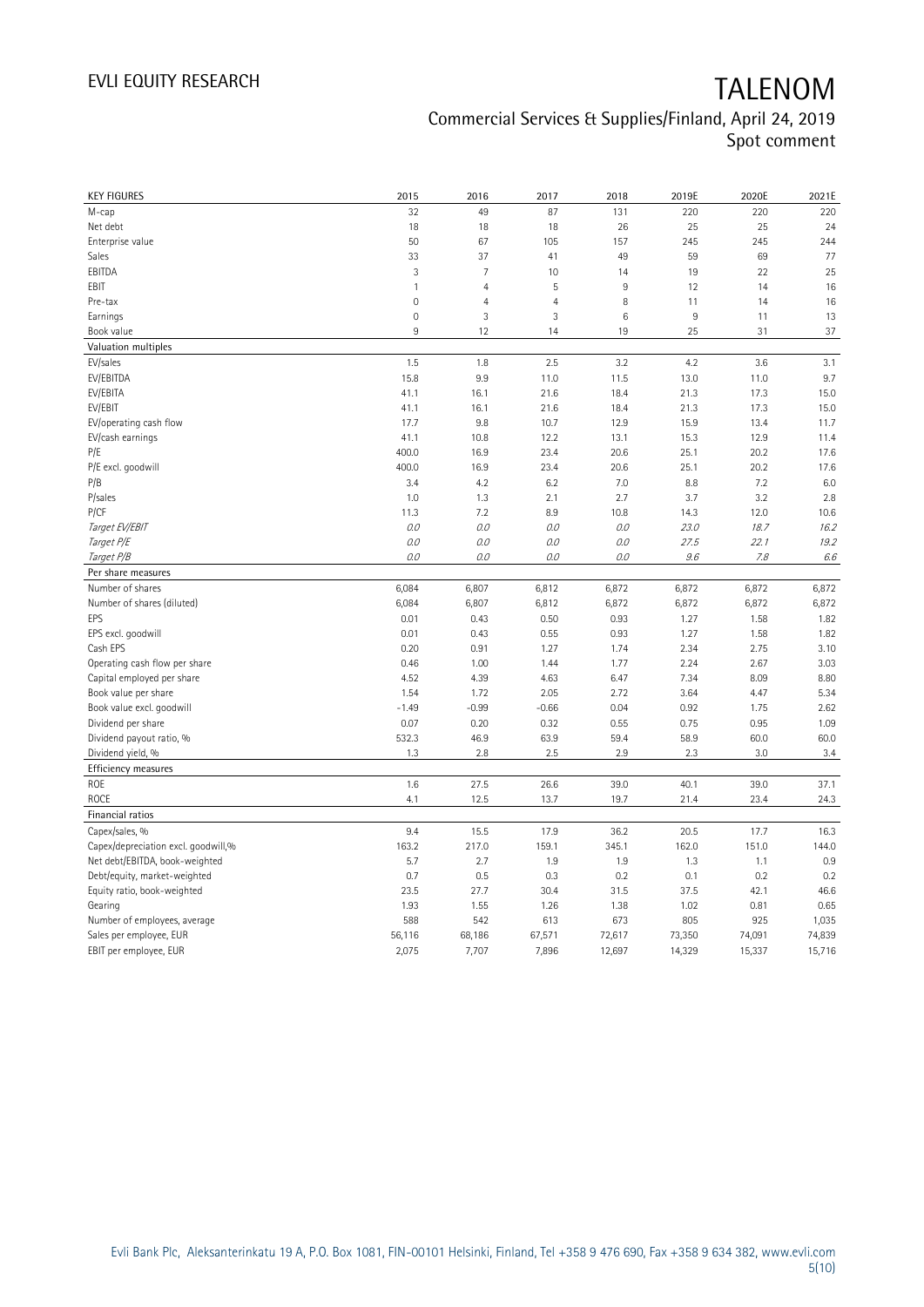COMPANY DESCRIPTION: Talenom Oyj operates as an accounting company. The Company offers accounting, bookkeeping, taxation, and legal services, as well as invoicing, financial performance monitoring and management software, and payroll services.

### INVESTMENT CASE:

| <b>OWNERSHIP STRUCTURE</b>                      | <b>SHARES</b> | <b>EURm</b> | 0/0   |
|-------------------------------------------------|---------------|-------------|-------|
| Tahkola Harri                                   | 1,564,315     | 50.058      | 22.8% |
| Ilmarinen Mutual Pension Insurance Company      | 1,076,088     | 34.435      | 15.7% |
| Tahkola Markus                                  | 939,304       | 30.058      | 13.7% |
| Evli Finnish Small Cap fund                     | 400,000       | 12.800      | 5.8%  |
| Skandinaviska Enskilda Banken (nominee reg.)    | 268,975       | 8.607       | 3.9%  |
| Danske Invest Finnish Institutional Equity fund | 231,252       | 7.400       | 3.4%  |
| Nordea Bank (nominee reg.)                      | 181,603       | 5.811       | 2.6%  |
| EQ Nordic Small Cap fund                        | 159,634       | 5.108       | 2.3%  |
| Siuruainen Mikko                                | 130,086       | 4.163       | 1.9%  |
| Danske Invest Finnish Small Cap fund            | 130,000       | 4.160       | 1.9%  |
| Ten largest                                     | 5,081,257     | 162.600     | 74%   |
| Residual                                        | 1,790,606     | 57.299      | 26%   |
| Total                                           | 6,871,863     | 219.900     | 100%  |

| EARNINGS CALENDAR     |                                     |
|-----------------------|-------------------------------------|
| July 29, 2019         | Q2 report                           |
| October 21, 2019      | Q3 report                           |
|                       |                                     |
|                       |                                     |
| OTHER EVENTS          |                                     |
|                       |                                     |
|                       |                                     |
| COMPANY MISCELLANEOUS |                                     |
| CEO: Jussi Paaso      | Töölönlahdenkatu 3B, 00100 Helsinki |
| CFO: Antti Aho        | Tel:                                |

IR: Miikka Hätälä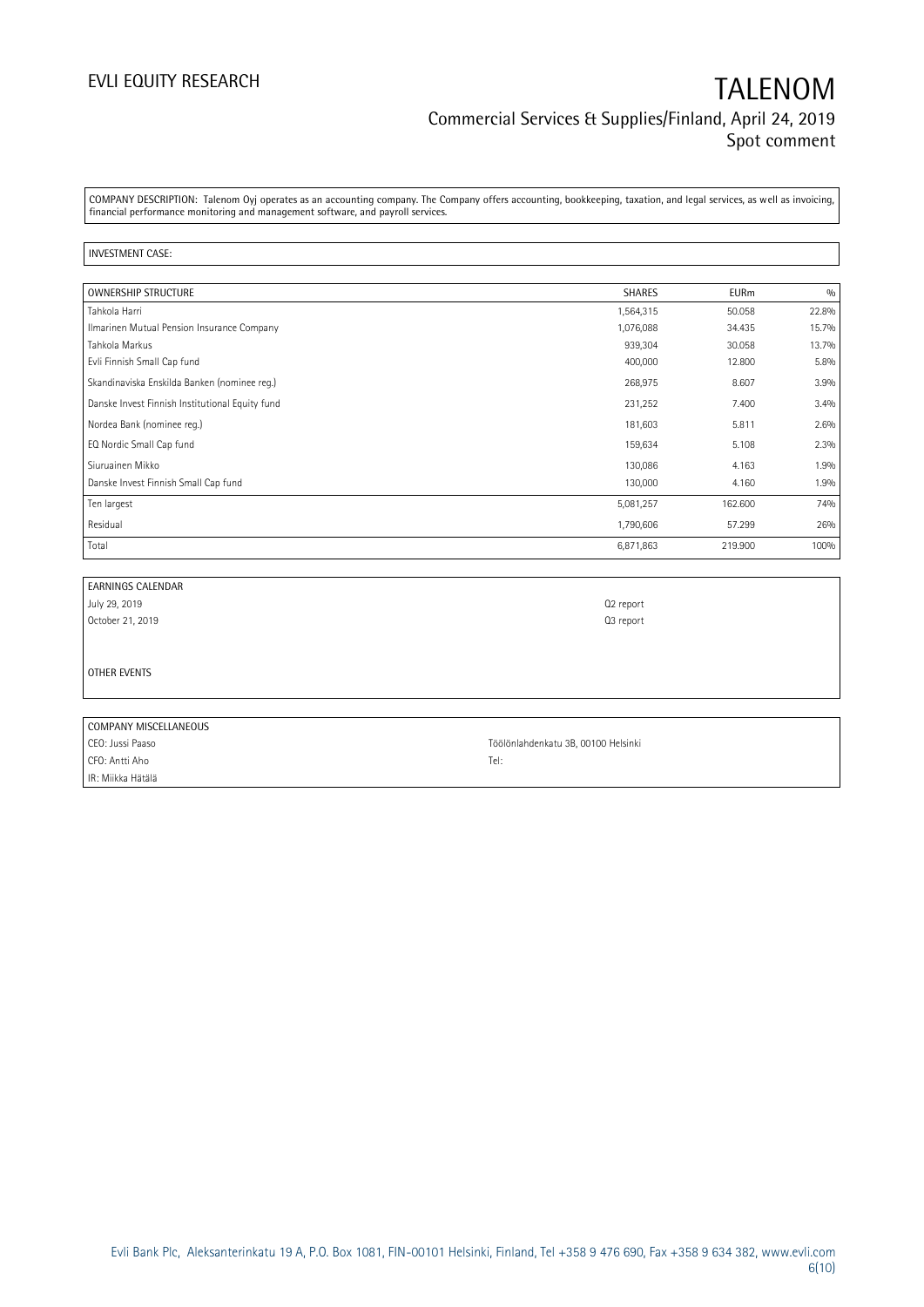DEFINITIONS

| Profit before extraordinary items and taxes<br>Price per share<br>Earnings per share<br>$-$ income taxes $+$ minority interest<br>Number of shares<br>P/Sales<br><b>DPS</b><br>Dividend for the financial period per share<br>Market cap<br>Sales<br>P/BV<br><b>CEPS</b><br>Gross cash flow from operations<br>Price per share<br>Shareholders' equity $+$ taxed provisions per share<br>Number of shares<br>P/CF<br>EV/Share<br>Price per share<br>Enterprise value<br>Operating cash flow per share<br>Number of shares<br>Sales/Share<br>EV (Enterprise value)<br>Market cap + net debt + minority interest at market value<br>Sales<br>Number of shares<br>- share of associated companies at market value<br>EBITDA/Share<br>Net debt<br>Interest bearing debt - financial assets<br>Earnings before interest, tax, depreciation and amortisation<br>Number of shares<br>EV/Sales<br>EBIT/Share<br>Enterprise value<br>Operating profit<br>Number of shares<br>Sales<br>EV/EBITDA<br>EAFI/Share<br>Enterprise value<br>Pretax profit<br>Earnings before interest, tax, depreciation and amortisation<br>Number of shares<br>Capital employed/Share<br>EV/EBIT<br>Enterprise value<br>Total assets - non interest bearing debt<br>Operating profit<br>Number of shares<br>Div yield, %<br>Total assets<br>Dividend per share<br>Balance sheet total<br>Price per share<br>Payout ratio, %<br>Interest coverage (x)<br>Total dividends<br>Operating profit<br>Earnings before extraordinary items and taxes - income taxes + minority interest<br>Financial items<br>Net cash/Share<br>Asset turnover (x)<br>Financial assets $-$ interest bearing debt<br>Turnover<br>Balance sheet total (average)<br>Number of shares<br>Debt/Equity, %<br>ROA, %<br>Operating profit + financial income + extraordinary items<br>Interest bearing debt<br>Balance sheet total - interest free short term debt<br>Shareholders' equity $+$ minority interest $+$ taxed provisions<br>- long term advances received and accounts payable (average)<br>ROCE, %<br>Equity ratio, %<br>Profit before extraordinary items + interest expenses + other financial costs<br>Shareholders' equity $+$ minority interest $+$ taxed provisions<br>Balance sheet total - non interest bearing debt (average)<br>Total assets - interest free loans<br>ROE, %<br>CAGR, %<br>Cumulative annual growth rate $=$ Average growth per year<br>Profit before extraordinary items and taxes - income taxes<br>Shareholders' equity + minority interest + taxed provisions (average) | P/E | EPS |
|-------------------------------------------------------------------------------------------------------------------------------------------------------------------------------------------------------------------------------------------------------------------------------------------------------------------------------------------------------------------------------------------------------------------------------------------------------------------------------------------------------------------------------------------------------------------------------------------------------------------------------------------------------------------------------------------------------------------------------------------------------------------------------------------------------------------------------------------------------------------------------------------------------------------------------------------------------------------------------------------------------------------------------------------------------------------------------------------------------------------------------------------------------------------------------------------------------------------------------------------------------------------------------------------------------------------------------------------------------------------------------------------------------------------------------------------------------------------------------------------------------------------------------------------------------------------------------------------------------------------------------------------------------------------------------------------------------------------------------------------------------------------------------------------------------------------------------------------------------------------------------------------------------------------------------------------------------------------------------------------------------------------------------------------------------------------------------------------------------------------------------------------------------------------------------------------------------------------------------------------------------------------------------------------------------------------------------------------------------------------------------------------------------------------------------------------------------------------------------------------------------------------------------------------------------|-----|-----|
|                                                                                                                                                                                                                                                                                                                                                                                                                                                                                                                                                                                                                                                                                                                                                                                                                                                                                                                                                                                                                                                                                                                                                                                                                                                                                                                                                                                                                                                                                                                                                                                                                                                                                                                                                                                                                                                                                                                                                                                                                                                                                                                                                                                                                                                                                                                                                                                                                                                                                                                                                       |     |     |
|                                                                                                                                                                                                                                                                                                                                                                                                                                                                                                                                                                                                                                                                                                                                                                                                                                                                                                                                                                                                                                                                                                                                                                                                                                                                                                                                                                                                                                                                                                                                                                                                                                                                                                                                                                                                                                                                                                                                                                                                                                                                                                                                                                                                                                                                                                                                                                                                                                                                                                                                                       |     |     |
|                                                                                                                                                                                                                                                                                                                                                                                                                                                                                                                                                                                                                                                                                                                                                                                                                                                                                                                                                                                                                                                                                                                                                                                                                                                                                                                                                                                                                                                                                                                                                                                                                                                                                                                                                                                                                                                                                                                                                                                                                                                                                                                                                                                                                                                                                                                                                                                                                                                                                                                                                       |     |     |
|                                                                                                                                                                                                                                                                                                                                                                                                                                                                                                                                                                                                                                                                                                                                                                                                                                                                                                                                                                                                                                                                                                                                                                                                                                                                                                                                                                                                                                                                                                                                                                                                                                                                                                                                                                                                                                                                                                                                                                                                                                                                                                                                                                                                                                                                                                                                                                                                                                                                                                                                                       |     |     |
|                                                                                                                                                                                                                                                                                                                                                                                                                                                                                                                                                                                                                                                                                                                                                                                                                                                                                                                                                                                                                                                                                                                                                                                                                                                                                                                                                                                                                                                                                                                                                                                                                                                                                                                                                                                                                                                                                                                                                                                                                                                                                                                                                                                                                                                                                                                                                                                                                                                                                                                                                       |     |     |
|                                                                                                                                                                                                                                                                                                                                                                                                                                                                                                                                                                                                                                                                                                                                                                                                                                                                                                                                                                                                                                                                                                                                                                                                                                                                                                                                                                                                                                                                                                                                                                                                                                                                                                                                                                                                                                                                                                                                                                                                                                                                                                                                                                                                                                                                                                                                                                                                                                                                                                                                                       |     |     |
|                                                                                                                                                                                                                                                                                                                                                                                                                                                                                                                                                                                                                                                                                                                                                                                                                                                                                                                                                                                                                                                                                                                                                                                                                                                                                                                                                                                                                                                                                                                                                                                                                                                                                                                                                                                                                                                                                                                                                                                                                                                                                                                                                                                                                                                                                                                                                                                                                                                                                                                                                       |     |     |
|                                                                                                                                                                                                                                                                                                                                                                                                                                                                                                                                                                                                                                                                                                                                                                                                                                                                                                                                                                                                                                                                                                                                                                                                                                                                                                                                                                                                                                                                                                                                                                                                                                                                                                                                                                                                                                                                                                                                                                                                                                                                                                                                                                                                                                                                                                                                                                                                                                                                                                                                                       |     |     |
|                                                                                                                                                                                                                                                                                                                                                                                                                                                                                                                                                                                                                                                                                                                                                                                                                                                                                                                                                                                                                                                                                                                                                                                                                                                                                                                                                                                                                                                                                                                                                                                                                                                                                                                                                                                                                                                                                                                                                                                                                                                                                                                                                                                                                                                                                                                                                                                                                                                                                                                                                       |     |     |
|                                                                                                                                                                                                                                                                                                                                                                                                                                                                                                                                                                                                                                                                                                                                                                                                                                                                                                                                                                                                                                                                                                                                                                                                                                                                                                                                                                                                                                                                                                                                                                                                                                                                                                                                                                                                                                                                                                                                                                                                                                                                                                                                                                                                                                                                                                                                                                                                                                                                                                                                                       |     |     |
|                                                                                                                                                                                                                                                                                                                                                                                                                                                                                                                                                                                                                                                                                                                                                                                                                                                                                                                                                                                                                                                                                                                                                                                                                                                                                                                                                                                                                                                                                                                                                                                                                                                                                                                                                                                                                                                                                                                                                                                                                                                                                                                                                                                                                                                                                                                                                                                                                                                                                                                                                       |     |     |
|                                                                                                                                                                                                                                                                                                                                                                                                                                                                                                                                                                                                                                                                                                                                                                                                                                                                                                                                                                                                                                                                                                                                                                                                                                                                                                                                                                                                                                                                                                                                                                                                                                                                                                                                                                                                                                                                                                                                                                                                                                                                                                                                                                                                                                                                                                                                                                                                                                                                                                                                                       |     |     |
|                                                                                                                                                                                                                                                                                                                                                                                                                                                                                                                                                                                                                                                                                                                                                                                                                                                                                                                                                                                                                                                                                                                                                                                                                                                                                                                                                                                                                                                                                                                                                                                                                                                                                                                                                                                                                                                                                                                                                                                                                                                                                                                                                                                                                                                                                                                                                                                                                                                                                                                                                       |     |     |
|                                                                                                                                                                                                                                                                                                                                                                                                                                                                                                                                                                                                                                                                                                                                                                                                                                                                                                                                                                                                                                                                                                                                                                                                                                                                                                                                                                                                                                                                                                                                                                                                                                                                                                                                                                                                                                                                                                                                                                                                                                                                                                                                                                                                                                                                                                                                                                                                                                                                                                                                                       |     |     |
|                                                                                                                                                                                                                                                                                                                                                                                                                                                                                                                                                                                                                                                                                                                                                                                                                                                                                                                                                                                                                                                                                                                                                                                                                                                                                                                                                                                                                                                                                                                                                                                                                                                                                                                                                                                                                                                                                                                                                                                                                                                                                                                                                                                                                                                                                                                                                                                                                                                                                                                                                       |     |     |
|                                                                                                                                                                                                                                                                                                                                                                                                                                                                                                                                                                                                                                                                                                                                                                                                                                                                                                                                                                                                                                                                                                                                                                                                                                                                                                                                                                                                                                                                                                                                                                                                                                                                                                                                                                                                                                                                                                                                                                                                                                                                                                                                                                                                                                                                                                                                                                                                                                                                                                                                                       |     |     |
|                                                                                                                                                                                                                                                                                                                                                                                                                                                                                                                                                                                                                                                                                                                                                                                                                                                                                                                                                                                                                                                                                                                                                                                                                                                                                                                                                                                                                                                                                                                                                                                                                                                                                                                                                                                                                                                                                                                                                                                                                                                                                                                                                                                                                                                                                                                                                                                                                                                                                                                                                       |     |     |
|                                                                                                                                                                                                                                                                                                                                                                                                                                                                                                                                                                                                                                                                                                                                                                                                                                                                                                                                                                                                                                                                                                                                                                                                                                                                                                                                                                                                                                                                                                                                                                                                                                                                                                                                                                                                                                                                                                                                                                                                                                                                                                                                                                                                                                                                                                                                                                                                                                                                                                                                                       |     |     |
|                                                                                                                                                                                                                                                                                                                                                                                                                                                                                                                                                                                                                                                                                                                                                                                                                                                                                                                                                                                                                                                                                                                                                                                                                                                                                                                                                                                                                                                                                                                                                                                                                                                                                                                                                                                                                                                                                                                                                                                                                                                                                                                                                                                                                                                                                                                                                                                                                                                                                                                                                       |     |     |
|                                                                                                                                                                                                                                                                                                                                                                                                                                                                                                                                                                                                                                                                                                                                                                                                                                                                                                                                                                                                                                                                                                                                                                                                                                                                                                                                                                                                                                                                                                                                                                                                                                                                                                                                                                                                                                                                                                                                                                                                                                                                                                                                                                                                                                                                                                                                                                                                                                                                                                                                                       |     |     |
|                                                                                                                                                                                                                                                                                                                                                                                                                                                                                                                                                                                                                                                                                                                                                                                                                                                                                                                                                                                                                                                                                                                                                                                                                                                                                                                                                                                                                                                                                                                                                                                                                                                                                                                                                                                                                                                                                                                                                                                                                                                                                                                                                                                                                                                                                                                                                                                                                                                                                                                                                       |     |     |
|                                                                                                                                                                                                                                                                                                                                                                                                                                                                                                                                                                                                                                                                                                                                                                                                                                                                                                                                                                                                                                                                                                                                                                                                                                                                                                                                                                                                                                                                                                                                                                                                                                                                                                                                                                                                                                                                                                                                                                                                                                                                                                                                                                                                                                                                                                                                                                                                                                                                                                                                                       |     |     |
|                                                                                                                                                                                                                                                                                                                                                                                                                                                                                                                                                                                                                                                                                                                                                                                                                                                                                                                                                                                                                                                                                                                                                                                                                                                                                                                                                                                                                                                                                                                                                                                                                                                                                                                                                                                                                                                                                                                                                                                                                                                                                                                                                                                                                                                                                                                                                                                                                                                                                                                                                       |     |     |
|                                                                                                                                                                                                                                                                                                                                                                                                                                                                                                                                                                                                                                                                                                                                                                                                                                                                                                                                                                                                                                                                                                                                                                                                                                                                                                                                                                                                                                                                                                                                                                                                                                                                                                                                                                                                                                                                                                                                                                                                                                                                                                                                                                                                                                                                                                                                                                                                                                                                                                                                                       |     |     |
|                                                                                                                                                                                                                                                                                                                                                                                                                                                                                                                                                                                                                                                                                                                                                                                                                                                                                                                                                                                                                                                                                                                                                                                                                                                                                                                                                                                                                                                                                                                                                                                                                                                                                                                                                                                                                                                                                                                                                                                                                                                                                                                                                                                                                                                                                                                                                                                                                                                                                                                                                       |     |     |
|                                                                                                                                                                                                                                                                                                                                                                                                                                                                                                                                                                                                                                                                                                                                                                                                                                                                                                                                                                                                                                                                                                                                                                                                                                                                                                                                                                                                                                                                                                                                                                                                                                                                                                                                                                                                                                                                                                                                                                                                                                                                                                                                                                                                                                                                                                                                                                                                                                                                                                                                                       |     |     |
|                                                                                                                                                                                                                                                                                                                                                                                                                                                                                                                                                                                                                                                                                                                                                                                                                                                                                                                                                                                                                                                                                                                                                                                                                                                                                                                                                                                                                                                                                                                                                                                                                                                                                                                                                                                                                                                                                                                                                                                                                                                                                                                                                                                                                                                                                                                                                                                                                                                                                                                                                       |     |     |
|                                                                                                                                                                                                                                                                                                                                                                                                                                                                                                                                                                                                                                                                                                                                                                                                                                                                                                                                                                                                                                                                                                                                                                                                                                                                                                                                                                                                                                                                                                                                                                                                                                                                                                                                                                                                                                                                                                                                                                                                                                                                                                                                                                                                                                                                                                                                                                                                                                                                                                                                                       |     |     |
|                                                                                                                                                                                                                                                                                                                                                                                                                                                                                                                                                                                                                                                                                                                                                                                                                                                                                                                                                                                                                                                                                                                                                                                                                                                                                                                                                                                                                                                                                                                                                                                                                                                                                                                                                                                                                                                                                                                                                                                                                                                                                                                                                                                                                                                                                                                                                                                                                                                                                                                                                       |     |     |
|                                                                                                                                                                                                                                                                                                                                                                                                                                                                                                                                                                                                                                                                                                                                                                                                                                                                                                                                                                                                                                                                                                                                                                                                                                                                                                                                                                                                                                                                                                                                                                                                                                                                                                                                                                                                                                                                                                                                                                                                                                                                                                                                                                                                                                                                                                                                                                                                                                                                                                                                                       |     |     |
|                                                                                                                                                                                                                                                                                                                                                                                                                                                                                                                                                                                                                                                                                                                                                                                                                                                                                                                                                                                                                                                                                                                                                                                                                                                                                                                                                                                                                                                                                                                                                                                                                                                                                                                                                                                                                                                                                                                                                                                                                                                                                                                                                                                                                                                                                                                                                                                                                                                                                                                                                       |     |     |
|                                                                                                                                                                                                                                                                                                                                                                                                                                                                                                                                                                                                                                                                                                                                                                                                                                                                                                                                                                                                                                                                                                                                                                                                                                                                                                                                                                                                                                                                                                                                                                                                                                                                                                                                                                                                                                                                                                                                                                                                                                                                                                                                                                                                                                                                                                                                                                                                                                                                                                                                                       |     |     |
|                                                                                                                                                                                                                                                                                                                                                                                                                                                                                                                                                                                                                                                                                                                                                                                                                                                                                                                                                                                                                                                                                                                                                                                                                                                                                                                                                                                                                                                                                                                                                                                                                                                                                                                                                                                                                                                                                                                                                                                                                                                                                                                                                                                                                                                                                                                                                                                                                                                                                                                                                       |     |     |
|                                                                                                                                                                                                                                                                                                                                                                                                                                                                                                                                                                                                                                                                                                                                                                                                                                                                                                                                                                                                                                                                                                                                                                                                                                                                                                                                                                                                                                                                                                                                                                                                                                                                                                                                                                                                                                                                                                                                                                                                                                                                                                                                                                                                                                                                                                                                                                                                                                                                                                                                                       |     |     |
|                                                                                                                                                                                                                                                                                                                                                                                                                                                                                                                                                                                                                                                                                                                                                                                                                                                                                                                                                                                                                                                                                                                                                                                                                                                                                                                                                                                                                                                                                                                                                                                                                                                                                                                                                                                                                                                                                                                                                                                                                                                                                                                                                                                                                                                                                                                                                                                                                                                                                                                                                       |     |     |
|                                                                                                                                                                                                                                                                                                                                                                                                                                                                                                                                                                                                                                                                                                                                                                                                                                                                                                                                                                                                                                                                                                                                                                                                                                                                                                                                                                                                                                                                                                                                                                                                                                                                                                                                                                                                                                                                                                                                                                                                                                                                                                                                                                                                                                                                                                                                                                                                                                                                                                                                                       |     |     |
|                                                                                                                                                                                                                                                                                                                                                                                                                                                                                                                                                                                                                                                                                                                                                                                                                                                                                                                                                                                                                                                                                                                                                                                                                                                                                                                                                                                                                                                                                                                                                                                                                                                                                                                                                                                                                                                                                                                                                                                                                                                                                                                                                                                                                                                                                                                                                                                                                                                                                                                                                       |     |     |
|                                                                                                                                                                                                                                                                                                                                                                                                                                                                                                                                                                                                                                                                                                                                                                                                                                                                                                                                                                                                                                                                                                                                                                                                                                                                                                                                                                                                                                                                                                                                                                                                                                                                                                                                                                                                                                                                                                                                                                                                                                                                                                                                                                                                                                                                                                                                                                                                                                                                                                                                                       |     |     |
|                                                                                                                                                                                                                                                                                                                                                                                                                                                                                                                                                                                                                                                                                                                                                                                                                                                                                                                                                                                                                                                                                                                                                                                                                                                                                                                                                                                                                                                                                                                                                                                                                                                                                                                                                                                                                                                                                                                                                                                                                                                                                                                                                                                                                                                                                                                                                                                                                                                                                                                                                       |     |     |
|                                                                                                                                                                                                                                                                                                                                                                                                                                                                                                                                                                                                                                                                                                                                                                                                                                                                                                                                                                                                                                                                                                                                                                                                                                                                                                                                                                                                                                                                                                                                                                                                                                                                                                                                                                                                                                                                                                                                                                                                                                                                                                                                                                                                                                                                                                                                                                                                                                                                                                                                                       |     |     |
|                                                                                                                                                                                                                                                                                                                                                                                                                                                                                                                                                                                                                                                                                                                                                                                                                                                                                                                                                                                                                                                                                                                                                                                                                                                                                                                                                                                                                                                                                                                                                                                                                                                                                                                                                                                                                                                                                                                                                                                                                                                                                                                                                                                                                                                                                                                                                                                                                                                                                                                                                       |     |     |
|                                                                                                                                                                                                                                                                                                                                                                                                                                                                                                                                                                                                                                                                                                                                                                                                                                                                                                                                                                                                                                                                                                                                                                                                                                                                                                                                                                                                                                                                                                                                                                                                                                                                                                                                                                                                                                                                                                                                                                                                                                                                                                                                                                                                                                                                                                                                                                                                                                                                                                                                                       |     |     |
|                                                                                                                                                                                                                                                                                                                                                                                                                                                                                                                                                                                                                                                                                                                                                                                                                                                                                                                                                                                                                                                                                                                                                                                                                                                                                                                                                                                                                                                                                                                                                                                                                                                                                                                                                                                                                                                                                                                                                                                                                                                                                                                                                                                                                                                                                                                                                                                                                                                                                                                                                       |     |     |
|                                                                                                                                                                                                                                                                                                                                                                                                                                                                                                                                                                                                                                                                                                                                                                                                                                                                                                                                                                                                                                                                                                                                                                                                                                                                                                                                                                                                                                                                                                                                                                                                                                                                                                                                                                                                                                                                                                                                                                                                                                                                                                                                                                                                                                                                                                                                                                                                                                                                                                                                                       |     |     |
|                                                                                                                                                                                                                                                                                                                                                                                                                                                                                                                                                                                                                                                                                                                                                                                                                                                                                                                                                                                                                                                                                                                                                                                                                                                                                                                                                                                                                                                                                                                                                                                                                                                                                                                                                                                                                                                                                                                                                                                                                                                                                                                                                                                                                                                                                                                                                                                                                                                                                                                                                       |     |     |
|                                                                                                                                                                                                                                                                                                                                                                                                                                                                                                                                                                                                                                                                                                                                                                                                                                                                                                                                                                                                                                                                                                                                                                                                                                                                                                                                                                                                                                                                                                                                                                                                                                                                                                                                                                                                                                                                                                                                                                                                                                                                                                                                                                                                                                                                                                                                                                                                                                                                                                                                                       |     |     |
|                                                                                                                                                                                                                                                                                                                                                                                                                                                                                                                                                                                                                                                                                                                                                                                                                                                                                                                                                                                                                                                                                                                                                                                                                                                                                                                                                                                                                                                                                                                                                                                                                                                                                                                                                                                                                                                                                                                                                                                                                                                                                                                                                                                                                                                                                                                                                                                                                                                                                                                                                       |     |     |
|                                                                                                                                                                                                                                                                                                                                                                                                                                                                                                                                                                                                                                                                                                                                                                                                                                                                                                                                                                                                                                                                                                                                                                                                                                                                                                                                                                                                                                                                                                                                                                                                                                                                                                                                                                                                                                                                                                                                                                                                                                                                                                                                                                                                                                                                                                                                                                                                                                                                                                                                                       |     |     |
|                                                                                                                                                                                                                                                                                                                                                                                                                                                                                                                                                                                                                                                                                                                                                                                                                                                                                                                                                                                                                                                                                                                                                                                                                                                                                                                                                                                                                                                                                                                                                                                                                                                                                                                                                                                                                                                                                                                                                                                                                                                                                                                                                                                                                                                                                                                                                                                                                                                                                                                                                       |     |     |
|                                                                                                                                                                                                                                                                                                                                                                                                                                                                                                                                                                                                                                                                                                                                                                                                                                                                                                                                                                                                                                                                                                                                                                                                                                                                                                                                                                                                                                                                                                                                                                                                                                                                                                                                                                                                                                                                                                                                                                                                                                                                                                                                                                                                                                                                                                                                                                                                                                                                                                                                                       |     |     |
|                                                                                                                                                                                                                                                                                                                                                                                                                                                                                                                                                                                                                                                                                                                                                                                                                                                                                                                                                                                                                                                                                                                                                                                                                                                                                                                                                                                                                                                                                                                                                                                                                                                                                                                                                                                                                                                                                                                                                                                                                                                                                                                                                                                                                                                                                                                                                                                                                                                                                                                                                       |     |     |
|                                                                                                                                                                                                                                                                                                                                                                                                                                                                                                                                                                                                                                                                                                                                                                                                                                                                                                                                                                                                                                                                                                                                                                                                                                                                                                                                                                                                                                                                                                                                                                                                                                                                                                                                                                                                                                                                                                                                                                                                                                                                                                                                                                                                                                                                                                                                                                                                                                                                                                                                                       |     |     |
|                                                                                                                                                                                                                                                                                                                                                                                                                                                                                                                                                                                                                                                                                                                                                                                                                                                                                                                                                                                                                                                                                                                                                                                                                                                                                                                                                                                                                                                                                                                                                                                                                                                                                                                                                                                                                                                                                                                                                                                                                                                                                                                                                                                                                                                                                                                                                                                                                                                                                                                                                       |     |     |
|                                                                                                                                                                                                                                                                                                                                                                                                                                                                                                                                                                                                                                                                                                                                                                                                                                                                                                                                                                                                                                                                                                                                                                                                                                                                                                                                                                                                                                                                                                                                                                                                                                                                                                                                                                                                                                                                                                                                                                                                                                                                                                                                                                                                                                                                                                                                                                                                                                                                                                                                                       |     |     |
|                                                                                                                                                                                                                                                                                                                                                                                                                                                                                                                                                                                                                                                                                                                                                                                                                                                                                                                                                                                                                                                                                                                                                                                                                                                                                                                                                                                                                                                                                                                                                                                                                                                                                                                                                                                                                                                                                                                                                                                                                                                                                                                                                                                                                                                                                                                                                                                                                                                                                                                                                       |     |     |
|                                                                                                                                                                                                                                                                                                                                                                                                                                                                                                                                                                                                                                                                                                                                                                                                                                                                                                                                                                                                                                                                                                                                                                                                                                                                                                                                                                                                                                                                                                                                                                                                                                                                                                                                                                                                                                                                                                                                                                                                                                                                                                                                                                                                                                                                                                                                                                                                                                                                                                                                                       |     |     |
|                                                                                                                                                                                                                                                                                                                                                                                                                                                                                                                                                                                                                                                                                                                                                                                                                                                                                                                                                                                                                                                                                                                                                                                                                                                                                                                                                                                                                                                                                                                                                                                                                                                                                                                                                                                                                                                                                                                                                                                                                                                                                                                                                                                                                                                                                                                                                                                                                                                                                                                                                       |     |     |
|                                                                                                                                                                                                                                                                                                                                                                                                                                                                                                                                                                                                                                                                                                                                                                                                                                                                                                                                                                                                                                                                                                                                                                                                                                                                                                                                                                                                                                                                                                                                                                                                                                                                                                                                                                                                                                                                                                                                                                                                                                                                                                                                                                                                                                                                                                                                                                                                                                                                                                                                                       |     |     |
|                                                                                                                                                                                                                                                                                                                                                                                                                                                                                                                                                                                                                                                                                                                                                                                                                                                                                                                                                                                                                                                                                                                                                                                                                                                                                                                                                                                                                                                                                                                                                                                                                                                                                                                                                                                                                                                                                                                                                                                                                                                                                                                                                                                                                                                                                                                                                                                                                                                                                                                                                       |     |     |
|                                                                                                                                                                                                                                                                                                                                                                                                                                                                                                                                                                                                                                                                                                                                                                                                                                                                                                                                                                                                                                                                                                                                                                                                                                                                                                                                                                                                                                                                                                                                                                                                                                                                                                                                                                                                                                                                                                                                                                                                                                                                                                                                                                                                                                                                                                                                                                                                                                                                                                                                                       |     |     |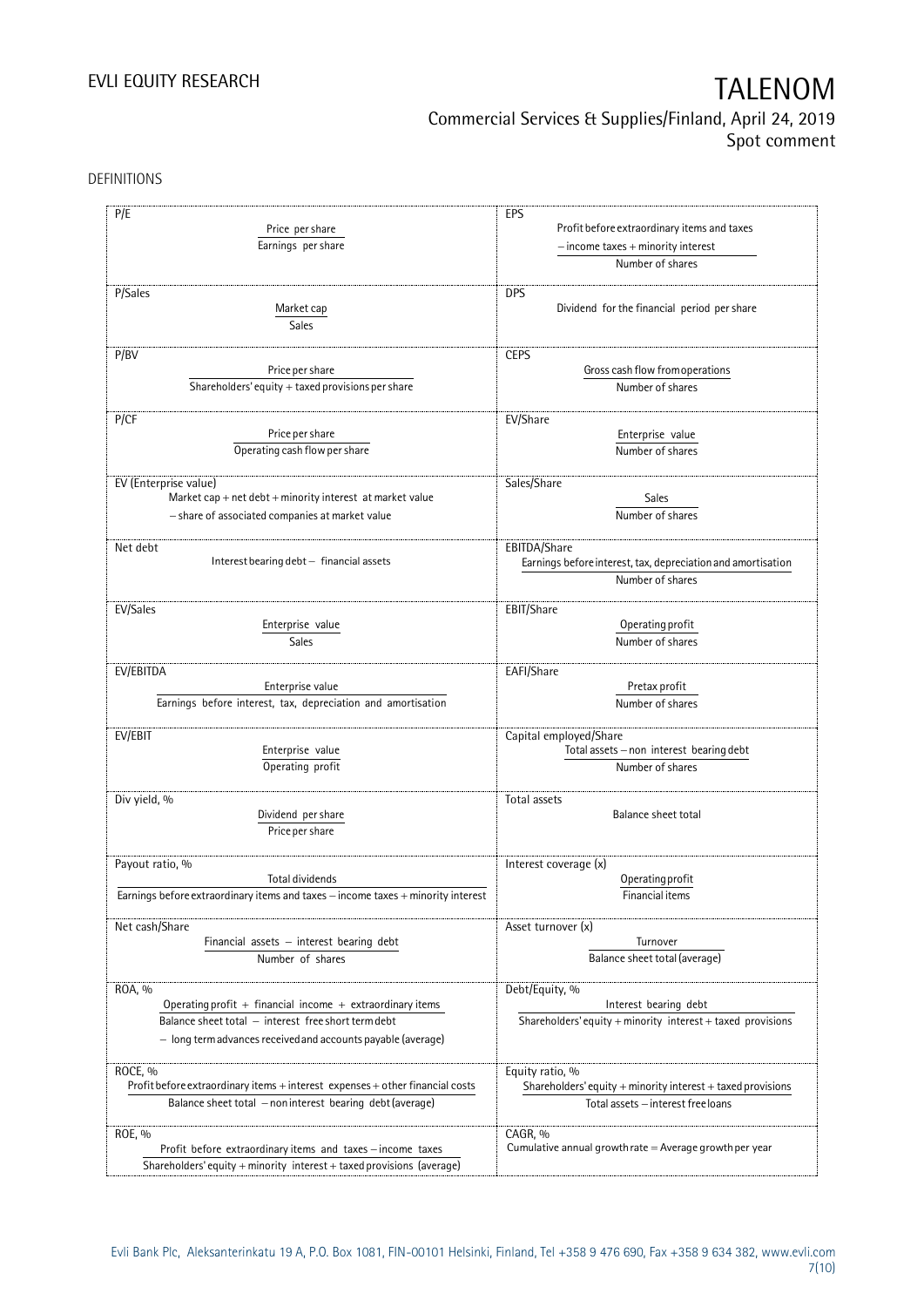Important Disclosures

Evli Research Partners Plc ("ERP") uses 12-month target prices. Target prices are defined by utilizing analytical techniques based on financial theory including (but not limited to) discounted cash flow analysis and comparative valuation. The selection of valuation methods depends on different circumstances. Target prices may be altered on the basis of new information coming to light in the underlying company or changes in interest rates, changes in foreign exchange rates, other securities prices or market indices or outlook for the aforementioned factors or other factors that may change the conditions of financial markets. Recommendations and changes by analysts are available at <https://research.evli.com/JasperAllModels.action?authParam=key;461&authParam=x;G3rNagWrtf7K&authType=3> Investment recommendations are defined as follows: Target price compared to share price Recommendation<br>  $\leq -10\%$  $\langle 5, 10, 10 \rangle$  SELL<br> $\langle -10, 10, 10 \rangle$  SELL  $-10 - (+10) \%$  HOL<br>  $> 10 \%$  RIJY  $> 10\%$ ERP's investment recommendation of the analyzed company is updated at least 2 timer per year. 60% 53% 50% 39% 40% 30% 20% 8% 10%  $0%$ Sell Hold Buy

The graph above shows the distribution of ERP's recommendations of companies under coverage in 1st of February 2019. If recommendation is not given, it is not mentioned here.

### Name(s) of the analyst(s): Salokivi

This research report has been prepared by Evli Research Partners Plc ("ERP" or "Evli Research"). ERP is a subsidiary of Evli Bank Plc. Production of the investment recommendation has been concluded on 24.4.2019, 8:30. This report has been published on 24.4.2019, 8:45.

None of the analysts contributing to this report, persons under their guardianship or corporations under their control have a position in the shares of the company or related securities.

The date and time for any price of financial instruments mentioned in the recommendation refer to the previous trading day's closing price(s) unless otherwise stated in the report.

Each analyst responsible for the content of this report assures that the expressed views accurately reflect the personal views of each analyst on the covered companies and securities. Each analyst assures that (s)he has not been, nor are or will be, receiving direct or indirect compensation related to the specific recommendations or views contained in this report.

Companies in the Evli Group, affiliates or staff of companies in the Evli Group, may perform services for, solicit business from, hold long or short positions in, or otherwise be interested in the investments (including derivatives) of any company mentioned in the publication or report.

Neither ERP nor any company within the Evli Group have managed or co-managed a public offering of the company's securities during the last 12 months prior to, received compensation for investment banking services from the company during the last 12 months prior to the publication of the research report.

ERP has signed an agreement with the issuer of the financial instruments mentioned in the recommendation, which includes production of research reports. This assignment has a limited economic and financial impact on ERP and/or Evli. Under the assignment ERP performs services including, but not limited to, arranging investor meetings or –events, investor relations communication advisory and production of research material.

ERP or another company within the Evli Group does not have an agreement with the company to perform market making or liquidity providing services.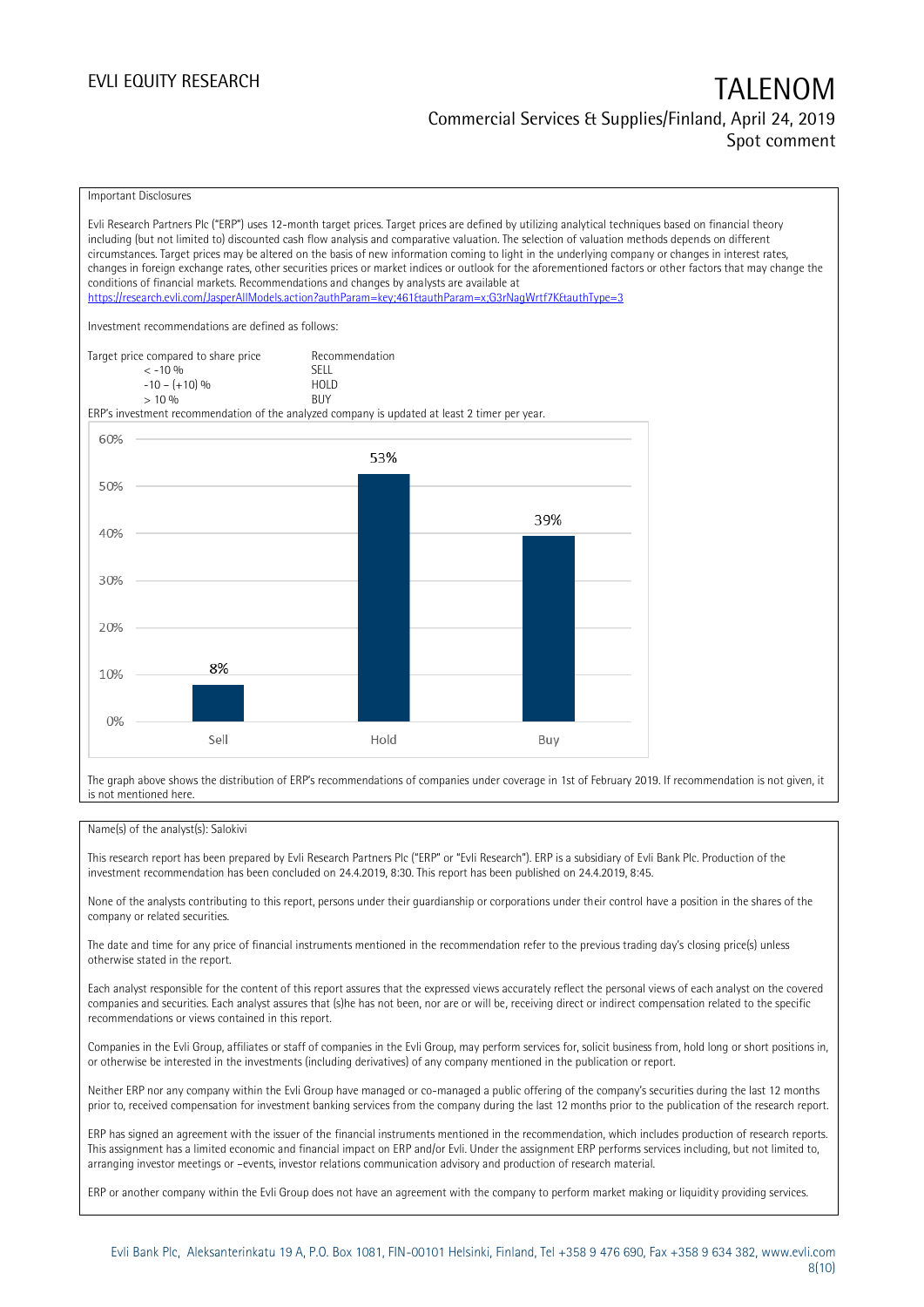For the prevention and avoidance of conflicts of interests with respect to this report, there is an information barrier (Chinese wall) between Investment Research and Corporate Finance units concerning unpublished investment banking services to the company. The remuneration of the analyst(s) is not tied directly or indirectly to investment banking transactions or other services performed by Evli Bank Plc or any company within Evli Group.

This report has not been disclosed to the company prior to its dissemination.

This report is provided and intended for informational purposes only and may not be used or considered under any circumstances as an offer to sell or buy any securities or as advice to trade any securities.

This report is based on sources ERP considers to be correct and reliable. The sources include information providers Reuters and Bloomberg, stock-exchange releases from the companies and other company news, Statistics Finland and articles in newspapers and magazines. However, ERP does not guarantee the materialization, correctness, accuracy or completeness of the information, opinions, estimates or forecasts expressed or implied in the report. In addition, circumstantial changes may have an influence on opinions and estimates presented in this report. The opinions and estimates presented are valid at the moment of their publication and they can be changed without a separate announcement. Neither ERP nor any company within the Evli Group are responsible for amending, correcting or updating any information, opinions or estimates contained in this report. Neither ERP nor any company within the Evli Group will compensate any direct or consequential loss caused by or derived from the use of the information represented in this publication.

All information published in this report is for the original recipient's private and internal use only. ERP reserves all rights to the report. No part of this publication may be reproduced or transmitted in any form or by any means, electronic, mechanical, photocopying, recording or otherwise, or stored in any retrieval system of any nature, without the written permission of ERP.

This report or its copy may not be published or distributed in Australia, Canada, Hong Kong, Japan, New Zealand, Singapore or South Africa. The publication or distribution of this report in certain other jurisdictions may also be restricted by law. Persons into whose possession this report comes are required to inform themselves about and to observe any such restrictions.

Evli Bank Plc is not registered as a broker-dealer with the U. S. Securities and Exchange Commission ("SEC"), and it and its analysts are not subject to SEC rules on securities analysts' certification as to the currency of their views reflected in the research report. Evli Bank is not a member of the Financial Industry Regulatory Authority ("FINRA"). It and its securities analysts are not subject to FINRA's rules on Communications with the Public and Research Analysts and Research Reports and the attendant requirements for fairness, balance and disclosure of potential conflicts of interest. This research report is only being offered in U.S. by Auerbach Grayson & Company, LLC (Auerbach Grayson) to Major U.S. Institutional Investors and is not available to, and should not be used by, any U.S. person or entity that is not a Major U.S. Institutional Investor. Auerbach Grayson is a broker-dealer registered with the U.S. Securities and Exchange Commission and is a member of the FINRA. U.S. entities seeking more information about any of the issuers or securities discussed in this report should contact Auerbach Grayson. The securities of non-U.S. issuers may not be registered with or subject to SEC reporting and other requirements.

ERP is not a supervised entity but its parent company Evli Bank Plc is supervised by the Finnish Financial Supervision Authority.